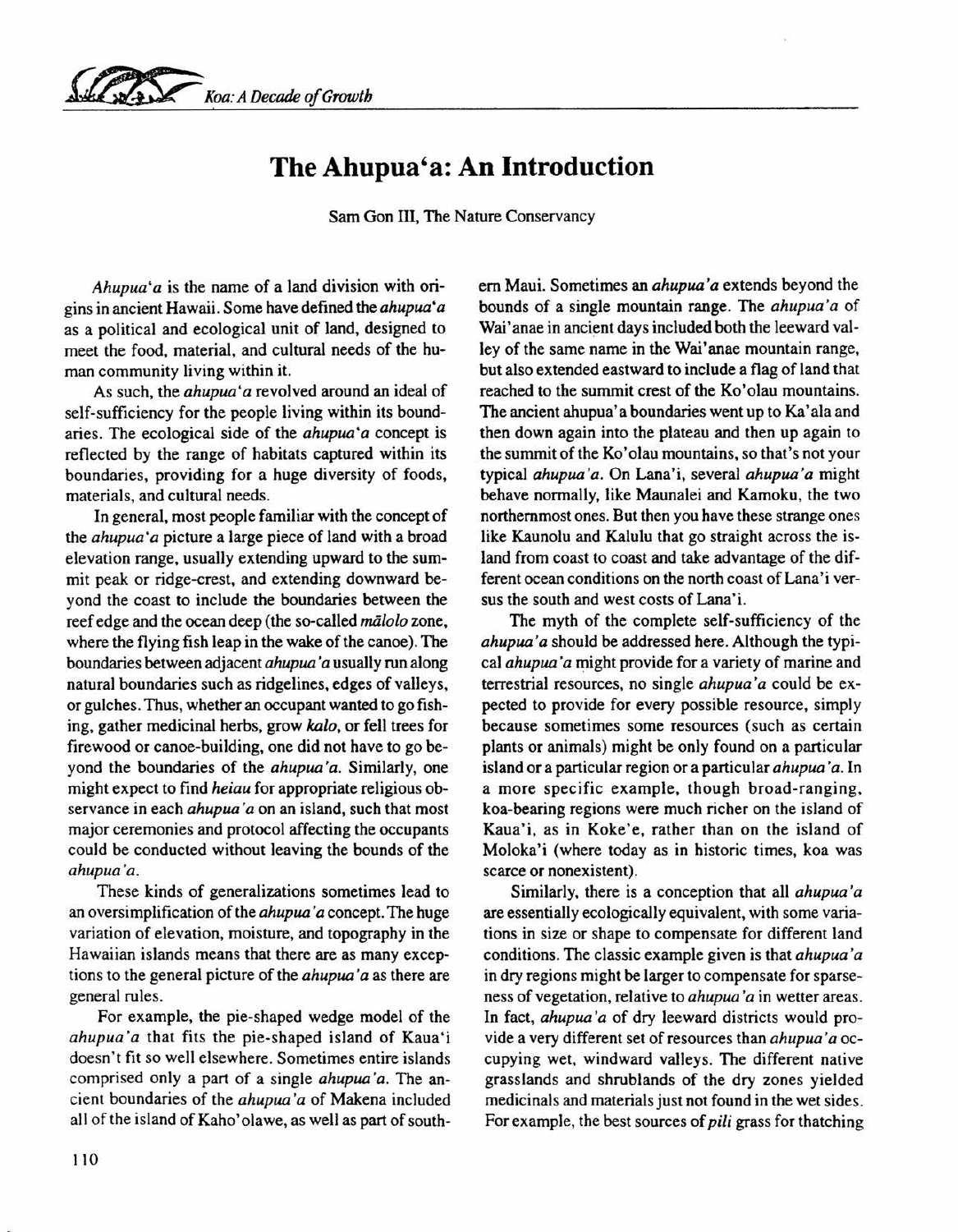came from leeward *ahupua' a* such as Waimea on Kaua' i or in Kipahoehoe in Kona on the island of Hawai' i. The best hala groves were found along the windward shores, on well-drained basalt slopes, such as at Wai' anapanapa on Maui.

That being the case, among the different *ahupua 'a* there would be incorporated the full range of activities and infrastructure that was typical of Hawaiian culture, but in strikingly different ways. Wet valley bottoms were put into *lo'i kalo* (wet terraced agriculture), making use of 'auwai (irrigation canals) to take advantage of perennial surface waters running in streams. In drier regions without reliable surface water resources, agriculture switched to dryland *kalo* or *'uala* (sweetpotato), the management of which was closely tuned to seasonal patterns of rainfall.

Such adjustments of lifestyle driven by the differences in an *ahupua' a* give a hint of the wide variety of ways that different *ahupua'a* might serve their occupants. On leeward Moloka'i, you would have the best fishpond systems and flat reef systems in the archipelago. And if a *kalo* farmer in Wailau, on the wet side, had a liking for dried he'e (octopus) caught on the reef flats along the coast at Kaunakakai, so might a fisherman in Kaunakakai *ahupua' a* have a particular liking for *poi* from the wetland *lehua* variety of *kalo* found in abundance in Wailau. The two might meet at Mapulehu *ahupua 'a* and exchange their favorite items.

These specializations were the basis for lively intercourse between *ahupua' a,* between the larger districts, or *moku,* and between the island groups, as the saying goes, *"mai ka 'o'ili ana ka ta i Kumukahi a ka la iho aku i ka mole 'olu* 0 *Lehua,"* from the appearance of the sun at Kumukahi (the easternmost point on the island of Hawai'i) to its setting at the pleaseant base of Lehua Island (on the western end of the main islands).

When it came to koa, and especially koa forests yielding trees large enough for oceanic voyaging, only the largest islands with elevations extending well into the montane zone (that is, above 3000 feet elevation) included *ahupua 'a* that could provide such trees; in addition, these trees were growing in the *waokele* the upland forest zone. normally the realm of gods. the *wao akua,* and *kapu* (forbidden, prohibited. or sacred to the point of special protocol) to humans. Access to the zone was not for the *maka'ainana* (any common person) but for *kahuna kalai wa'a* (the *kahuna* that specialized in canoe-building) assigned by the *ali'i* to choose trees appropriate for the *wa 'a kaulua* (double-hulled canoes).

The distinction between the *kahuna* of special knowledge and those *kahuna* dedicated strictly to religious observances was by no means precisely drawn. There was none of the dichotomy of religion and technical specialization that marks modem western society. AU activities in the *ahupua' a* of ancient times were conducted with keen observance to religious *kapu.* Access to land required lifting of *kapu,* either by protocol accessible to the common person (that is, in the retinue of ritual that Hawaiians of all classes could conduct) or through the actions of *kahuna* or *ali'i.*

Keen attention to the state of the land and its resources allowed for the setting of *kapu* designed to restore balance between different aspects of the natural world, including human beings. Other panel members will explore this relationship further.

It was during the larger ceremonies, such as the observance of the *Makahiki,* that the ecological and political aspects of the *ahupua 'a* were most clearly integrated. The social hierarchy in ancient Hawai'i meant that the chiefs of greatest rank ruled over entire islands, groups of islands, or *moku* comprised of several *ahupua 'a.* The *ahupua'a* were governed by lesser chiefs and land managers *(konohiki)* who oversaw the rights to resource use and agriculture within an *ahupua'a,* advised and given structured protocol by the hierarchy of *kahuna.* Decrees and tasks were generated top-down in the governmental and religious structure, and the resources of the land were generated to support the *maka'ainana,* as well as collected and brought forward in offering to the *akua* and *ali'i.* During the *Makahiki* (the beginning of the Hawaiian year, marked by the rising of the *Makali'i* constellation at sunset) a procession circled the island, moving from one *ahupua'a* to another, and at the boundaries of each, the populace, under decree of the *ali' i* and *kahuna,* and under the guidance of the *konohiki,* offered a portion of the bounty of the *ahupua 'a,* consisting of those resources generated by the *ahupua'a* in the course of the year, whether feathers from forest birds, edible crops, fish, or even stone adzes if the *ahupua'a* included a quarry site, as did Kaluako'i *ahupua'a* on Moloka'i.

By the same token, the details of the resources and special features of each *ahupua' a* were well known to the *kama' aina* of an *ahupua' a* and the *konohiki* of that (and of neighboring) *ahupua 'a,* and on upward through the hierarchy of chiefs. The *ali'i* would know which *konohiki* to contact if they needed particular items, such